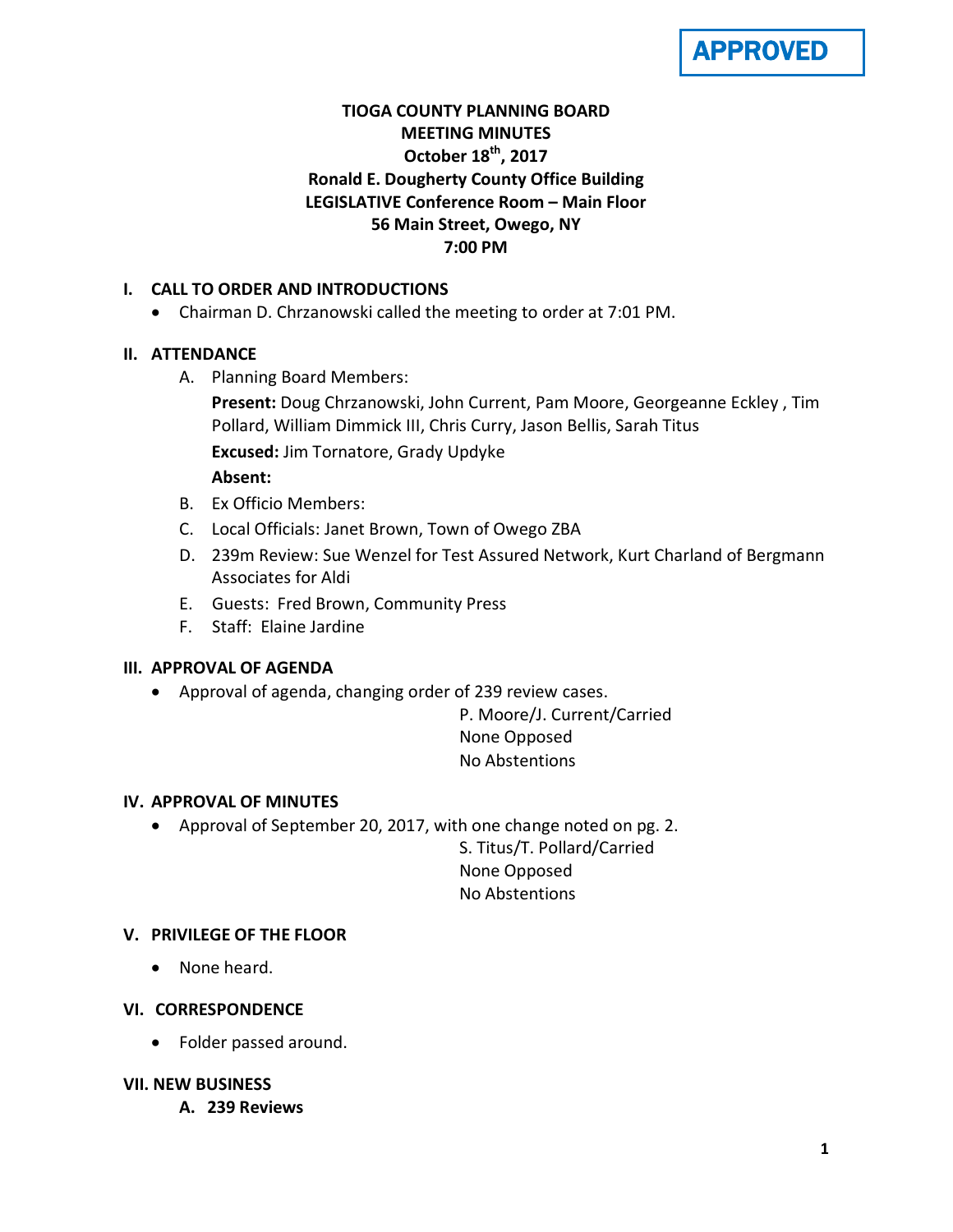

## **1. County Case 2017-025: Village of Waverly, PUD Special Use Permit and Site Plan Review, Test Assured Network**

The applicant is requesting site plan review and a special permit to locate his water testing business, Test Assured Network, on the first floor of the structure and a rental apartment on the second floor. The applicant owns the building.

Hours of operation are stated as 10:00 AM to 4:00 PM Monday through Friday. The applicant is currently the sole proprietor and employee, but hopes to expand said operating hours and have  $5 - 6$ employees within five years. This property is within FEMA's Special Flood Hazard Area, but applicant states he has worked with the bank to not require flood insurance.

The proposal for this low intensity mixed-use water testing business and apartment is *the* definition of the type of use that is suitable in the Cayuta Avenue Planned Unit Development zoning district. It is beneficial that a local business is being established there, along with the rental income which will sustain the productivity of this property. Floodplain issues need to be worked out between the applicant and the Village of Waverly Code Enforcement Officer.

Staff recommends approval of the PUD Special Use Permit / Site Plan Review with the conditions of NYS DOT Region 9 Site Plan Review Committee review and consultation with the Village of Waverly Code Enforcement Officer about potential applicability of Flood Damage Prevention Regulations.

**Q. T. Pollard -** What is the use now? **A. S. Wenzel** – The upstairs is rented and the downstairs has just a desk in it where he wants to put the office. He works with labs in Rochester and Buffalo, but wants to move his part of the business out of our home, as well as set up a small bacterial lab.

**Q. S. Titus** – Are you sure Mr. Connor wants to move forward without flood insurance? **A. S. Wenzel**  – The mortgage is paid off so it is not required.

**Q. C. Curry –** All testing will be done at this lab? **A. S. Wenzel** – No, most of the testing is conducted at the laboratories in Rochester and Buffalo. But he wants to do limited testing and prepare all samples here.

**Motion to recommend approval of the PUD Special Use Permit / Site Plan Review with the conditions noted:**

| W. Dimmick/T. Pollard/Carried |   |  |
|-------------------------------|---|--|
| Yes                           | q |  |
| Nο                            | n |  |
| Abstention                    | n |  |

**2. County Case 2017-022: Town of Owego, Floodplain Development Special Use Permit and Area Variances, Aldi of Owego**

The applicant is requesting a special use permit for development in the floodplain, and area variances to demolish the current Scoville-Meno automobile sales facility, except the Carstar Collision body shop. The applicant will then construct a 19,054 square foot building to establish and operate an Aldi of Owego, a retail chain food market. The total size the three properties is 2.4 acres.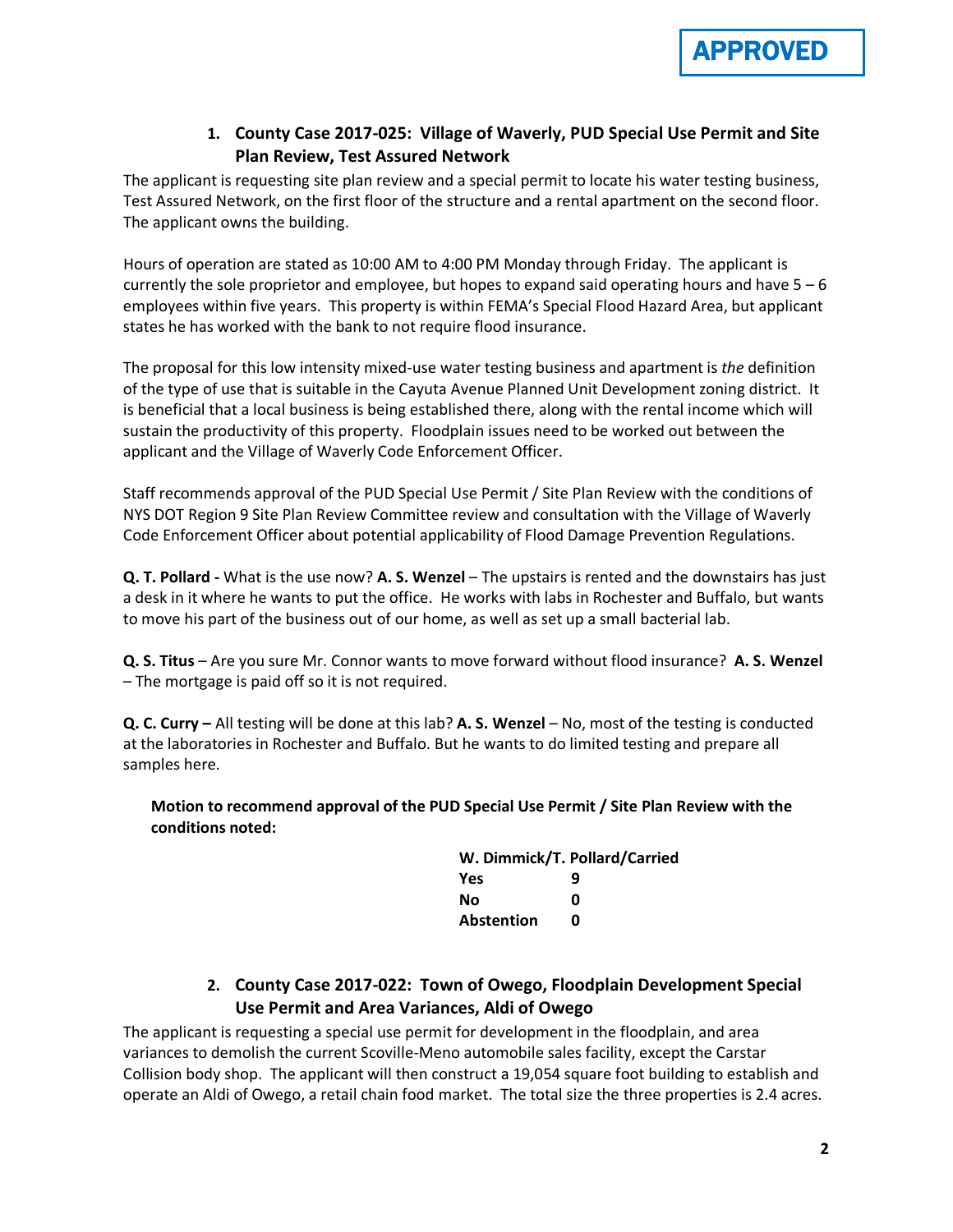Applicant states that hours of operation will be daily 9:00 AM  $-$  8:00 PM. They expect to have 25  $-$ 30 employees, of which only five are full-time. Vehicle trips expected are 76 on weekdays at peak hour and 88 on weekend days at peak hour. This property is located within FEMA's Special Flood Hazard Area, so a special use permit for development in the floodplain is also required.

While this will be a more frequently visited commercial establishment, it is in character with commercial strip neighborhood. The area variances requested are minor in nature and will not change or have any negative impact on the surrounding area. State Route 17C should have adequate capacity where the level of service will not degrade and affect traffic safety. NYS DOT Site Plan Review Committee will also review this site plan and the Town of Owego will receive their comments and expertise on traffic impacts.

E. Jardine then proceeded through the area variance considerations for relief from both the front yard setback and the number and size of parking spaces. The conclusion was the area variances requested did not impact the neighborhood or community characteristics, nor do they pose environmental or physical impacts, so the benefit to the applicant outweighs the minimal impacts.

Staff recommends approval of the floodplain permit with the conditions noted.

E. Jardine then updated the TCPB members on the response letter from the DOT Region 9 Site Plan Review Committee. They are requiring a sidewalk along the full frontage of the property, and have concerns about the truck delivery path having to utilize the area of a few parking spaces, and encourage Complete Street design of the property to allow for the safety of all modes of travel to the site.

Kurt Charland of Bergmann Associates then pointed out a couple details. He said Aldi operates such that deliveries occur on off business hours. They also have a proven business model that 80 parking spaces are more than adequate for their peak traffic volumes. There will be two wall signs, one on each side of the building entrance parapet. He then pointed out the private drive for Carstar Collision and privacy fence on each side of the driveway that carries though the rear of the Aldi site for clear separation. He also pointed out the stormwater drainage practices and commented that the stormwater management and drainage will be 100% better on site with these practices in place.

**Q. G. Eckley –** Will the existing guard rail along the front of the property be removed? **A. K. Charland** – Most likely, yes.

**Q. E. Jardine –** Who will use the right driveway? **A. K. Charland** – This is the driveway for the Carstar Collision Body shop. **E. Jardine** – That driveway should be marked somehow for Carstar customers only.

**Q. D. Chrzanowski –** The end of the privacy fence at the road may obstruct the line of sight from bank customers coming out of the drive through. Can you move the end back? **A. K. Charland** – Yes, we can do that. D. Chrzanowski – You also may want to consider some kind of security for the entrance to Carstar as that isolated area at night could foster unwanted activity.

**Q. J. Brown** – Can you use trees or other landscaping for privacy next to the building? **A. K. Charland** – Yes that is a good idea.

**Q. D. Chrzanowski –** Why can't you raise the building four feet? **A. K. Charland** – That will not be compatible with the existing grade and Carstar buildings. **D. Chrzanowski** – Is the loading dock going to be pushed back? **K. Charland** – Yes, it will be recessed and will also have stormwater drain there.

**Q. D. Chrzanowski** – Have you considered hazardous materials abatement? **A. K. Charland** – We are having a Phase 1 Environmental Audit done now. The report is due at the end of this week. We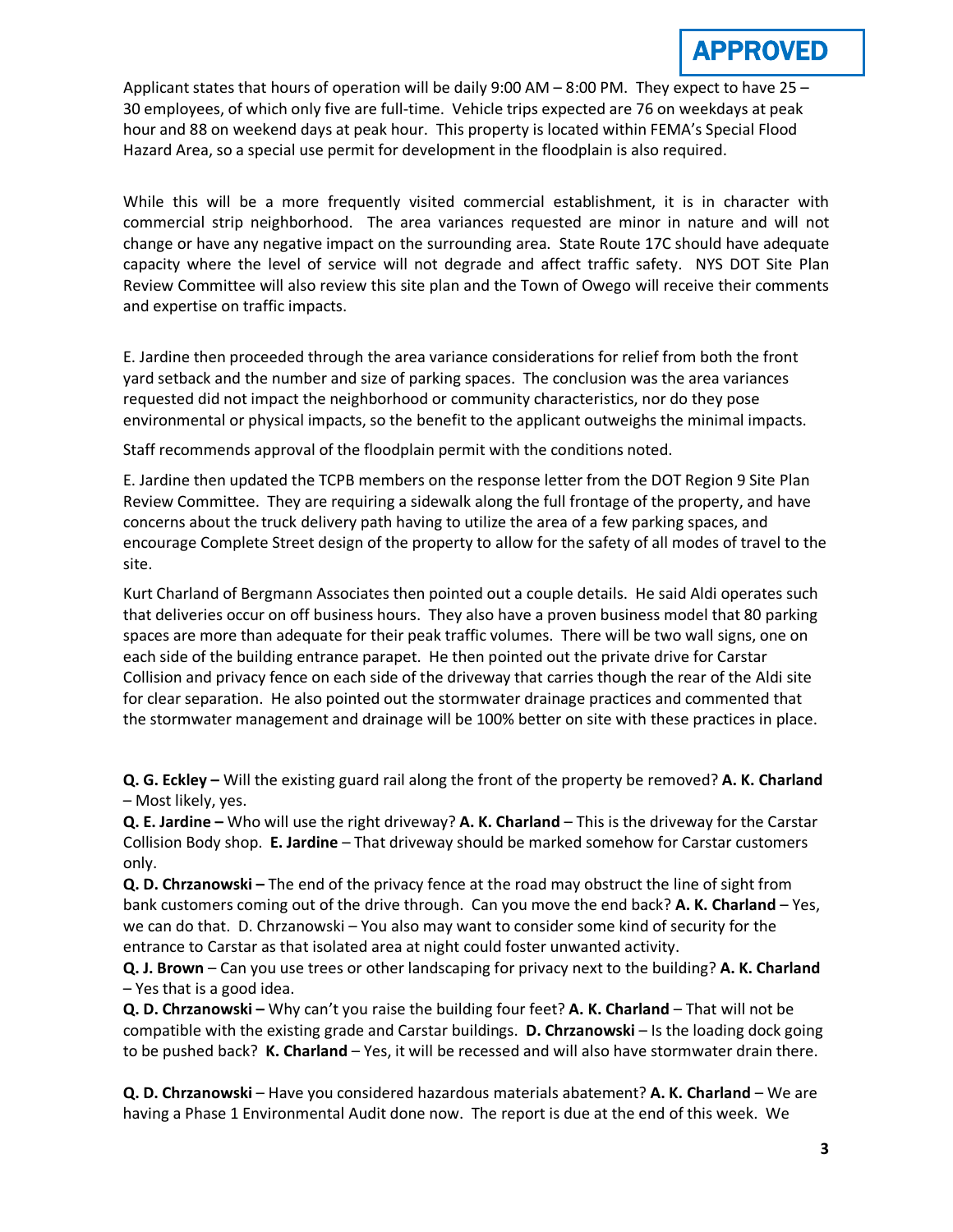## APPROVED

anticipate asbestos abatement will be needed. **D. Chrzanowski** – What about soil abatement – **K. Charland** – The testing that was done for the Phase 1 report did not show any negative results. But we will know for sure when we get the final report. The Town of Owego will get a copy of this final report as well.

**Q. P. Moore –** Is the purchase of the property contingent upon approvals? **A. K. Charland** – Yes, always.

TCPB members then discussed how to handle the recommendation related to updated information. It was decided by consensus to let the DOT Region 9 comments be left between the applicant, the Town of Owego and DOT. But there should be two additional conditions set per case discussion – A directional sign needs to be added to the Carstar Collision driveway entrance, and the potential line of sight obstruction with the privacy fence need to be reviewed.

#### **Motion to amend conditions of approval recommendation:**

| D. Chrzanowski/J. Bellis/Carried |   |
|----------------------------------|---|
| Yes                              | q |
| No                               | ŋ |
| <b>Abstention</b>                | n |

**Motion to recommend approval of the floodplain development special use permit and area variances with conditions noted:**

| J. Bellis/S. Titus/Carried |              |
|----------------------------|--------------|
| Yes                        | 8            |
| Nο                         | n            |
| <b>Abstention</b>          | 1 (P. Moore) |

## **VIII. REPORTS**

- A. Local Bits and Pieces
	- **1. Town of Candor J. Bellis** 
		- No report
	- **2. Town of Nichols**  P. Moore
		- No report
	- **3. Town of Berkshire T. Pollard** 
		- The new bakery in the church is now operating
	- **4. Town of Tioga –** D. Chrzanowski
		- Inquired about the Village of Nichols Levee certification and accreditation. E. Jardine stated this was funded by the NY Rising Communities Reconstruction Program
	- **5. Village of Waverly** W. Dimmick III
		- No report